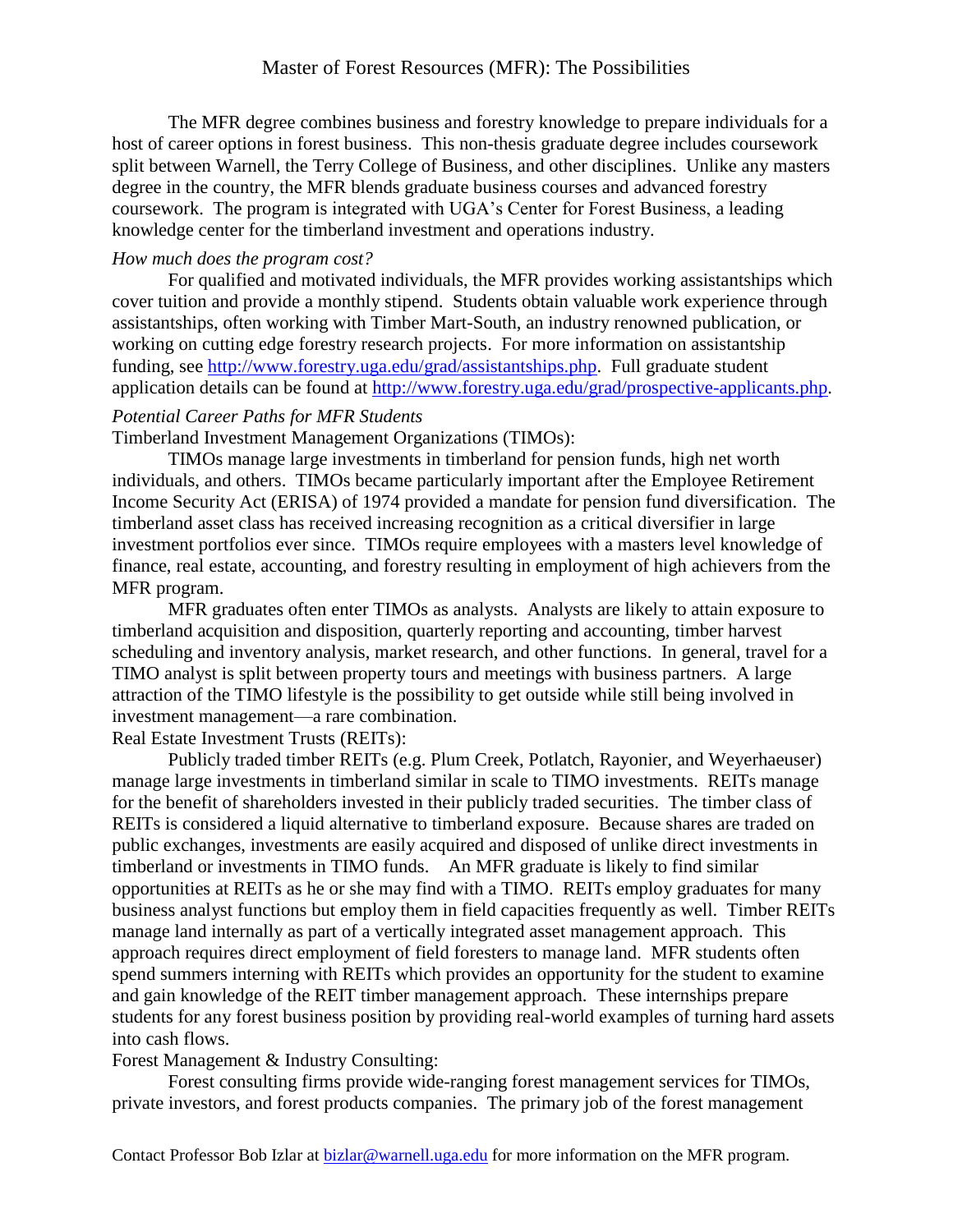## Master of Forest Resources (MFR): The Possibilities

consultant is to maximize financial return for clients. The fee a landowner pays when using a forest management consultant should return increased profits and a reduction in time required from the landowner. Many landowners, especially small scale landowners, do not have well thought out plans for their property and require professional advice. The ability to advise customers and deal with wide-ranging personalities is critical. Staying well informed of changing market dynamics is critical—the consultant must stay abreast of new opportunities like conservation easements, taxation, biomass, and carbon sequestration.

Industry consulting is a different breed of consulting than forest management consulting. Industry consultants analyze markets on a subscription or ad-hoc basis. Firms like Forisk, RISI, DANA Ltd., and FEA provide forecasts and market research. These consultants may have prior experience in field forestry or forest products operations but do not practice such tasks in their current roles. The industry consultant's goal is to provide high-quality, actionable analysis of the industry.

#### Lending:

Many timberland transactions involve debt to enable deal consummation or to enhance returns. The lender wears many hats in the timberland investment field touching portions of land management, portfolio management, project management, and business development. The life of a lender is based around deal consummation. Usually several weeks are spent sourcing deals and developing clients. "Suits and boots" travel demands at least 50% of the year for a lender. Deal life cycles require negotiating and closing deals and managing loans through maturity.

A lender must be able to manage different personalities with different motivations. Inside the firm, the lender must be able to present deals in a concise and articulate manner to assure internal approval committees that deals are worthy of organization capital. Outside the firm, the lender must foster trust between parties to ensure continued deal flow.

Entry-level lending analysts support loan originators and spend considerable time checking financials for due diligence on potential deals. A lender should have a strong ability to converse on forestry operations. However, a straightforward ability to develop relationships and communicate is often just as important as finance, real estate, accounting, or forestry knowledge. Conservation:

A few individuals in the MFR program may find themselves involved in for-profit or notfor-profit conservation firms. In for-profits, timberland investors often enter into conservation transactions that maximize wealth. Investment firms work with state agencies, federal agencies, and NGOs to negotiate compensation for conservation easements. Individuals must understand finance, tax laws, real estate transactions, and general natural resources science. Timberland is a great asset to blend profit and conservation motives, because land can be conserved while still offering substantial financial return.

From the non-profit side, an MFR graduate would experience similar work on a daily basis but from a different perspective. The position of a non-profit forester involves relationships above all else. They work with timberland investment firms, charitable donors, the U.S. Forest Service, the Department of Defense, land trusts, and many others. Attempting to satisfy all parties while still accomplishing the goals of the conservation group is a relational art. Economic Development:

For some individuals in the forest business field, a more research oriented pursuit will better satisfy work interests and passions. One way to fulfill this interest outside of academia is to pursue positions in forestry sectors of economic development organizations like the United Nations, FAO, OECD, or The World Bank. Individuals in this field spend most of their time